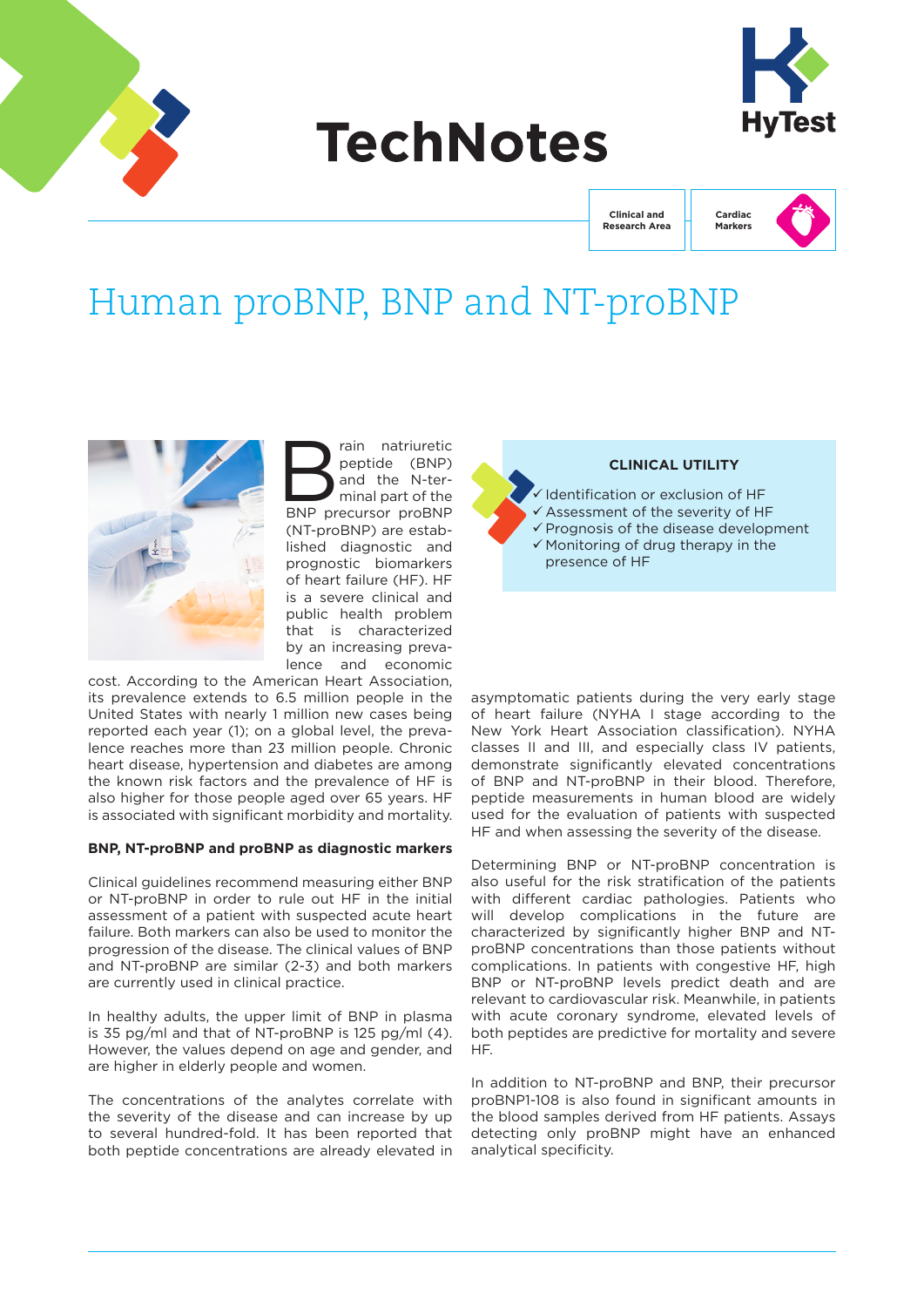#### **Biochemistry of proBNP and its derivatives**

The gene encoding for BNP is activated in cardiomyocytes in response to myocardial stretch due to pressure or volume overload. This results in the synthesis of a 134 amino acid residues (a.a.r.) long intracellular precursor prepropeptide preproBNP. Following the removal of the signal peptide, further processing of the propeptide results in the release of the biologically active BNP (32 a.a.r.) and NT-proBNP (76 a.a.r.) which has no known biological activity. Both BNP and NT-proBNP as well as unprocessed proBNP are secreted into the bloodstream and circulate in human blood (see Figure 1). BNP is efficiently cleared from the circulation and its half-life is approximately 20 minutes. The half-life of NT-proBNP is longer – 60-120 minutes – which explains the apparently higher concentration of NT-proBNP vs. BNP in blood.

ProBNP is an O-glycosylated protein with seven identified glycosylation sites (5). All of the glycosylation sites are located on the NT-proBNP part whereas BNP is not glycosylated. We have previously shown that the glycosylation status of one amino acid,

T71, is crucial to the processing of proBNP into BNP and NT-proBNP. T71 is located close to the cleavage site and the convertase-dependent cleavage can only occur if T71 is not glycosylated. Consequently, the majority of the unprocessed proBNP found in circulation has an O-glycan on T71 whereas the same amino acid in NT-proBNP is not glycosylated (6).

## **Reagents for immunoassay development**

At HyTest, we have been studying proBNP and its derivatives for several years. To this end, we have published ten articles in peer reviewed journals (for further details, see pp. 14-15). We provide a broad range of well characterized monoclonal antibodies (MAbs) that allow for the development of sensitive and reliable immunoassays that are suitable for the detection of proBNP, NT-proBNP and BNP in clinical samples

We also provide different recombinant antigens that can be used as standards and calibrators in immunoassays.



**Figure 1. Scheme of proBNP processing.** ProBNP is formed following the translation and cleavage of the signal peptide of preproBNP molecule. It is then glycosylated at several sites. Two pools of proBNP that are different in the status of T71 glycosylation are formed: non-glycosylated at T71 and molecules glycosylated at this site. Glycosylation suppresses the subsequent processing of proBNP. Only proBNP that is not glycosylated at T71 can be effectively processed into BNP and NT-proBNP. Non-processed proBNP, NT-proBNP and BNP are released into the blood.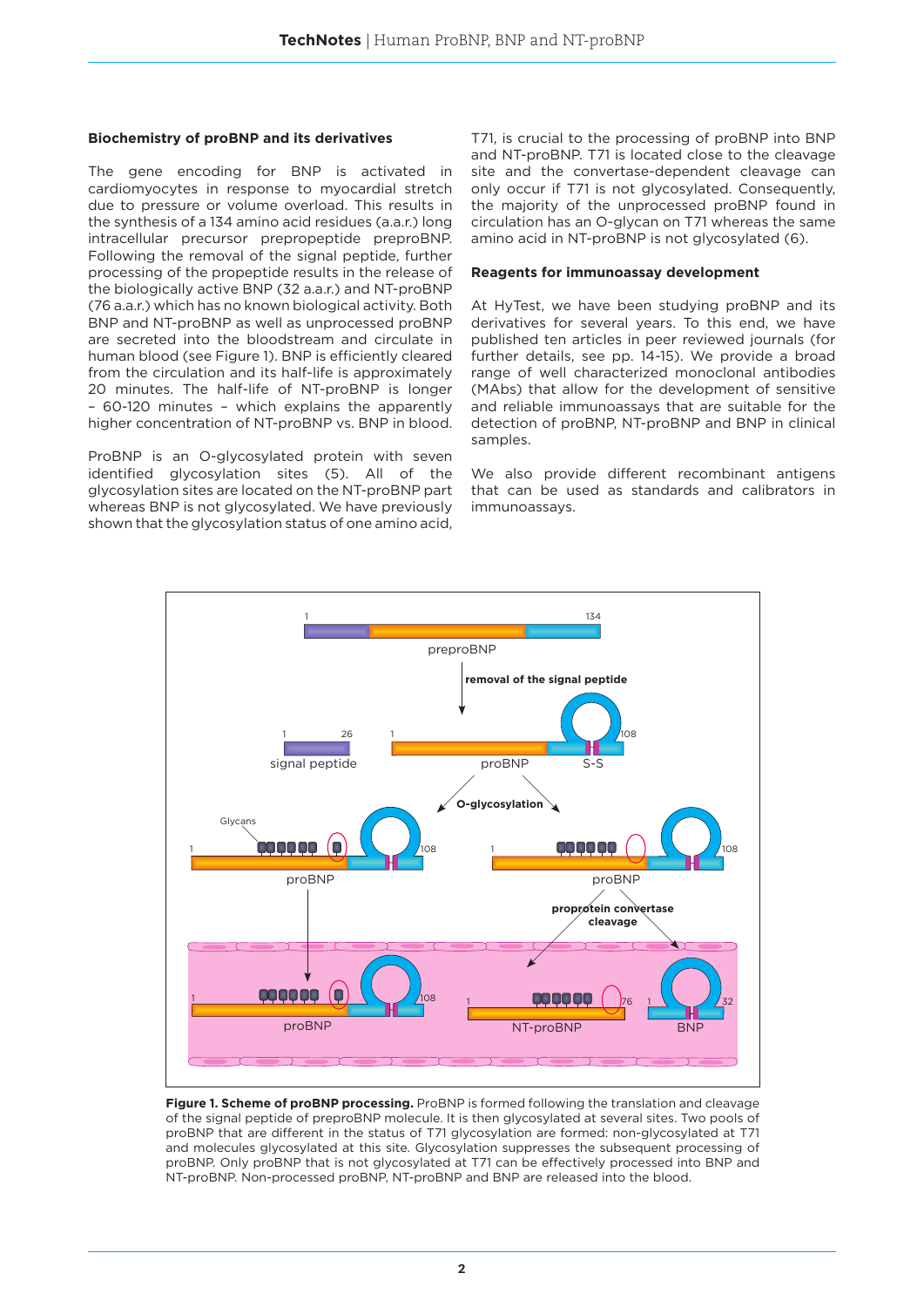## **BNP assay development**

Human BNP is a 3.5 kDa peptide that is formed by the cleaving of proBNP into NT-proBNP (the N-terminal part) and BNP (the C-terminal part). BNP consists of the amino acids 77-108 of proBNP. However, in the BNP molecule, the amino acids are usually numbered as 1-32. The calculated pI of BNP is 10.95.

BNP is a peptide hormone with natriuretic, vasodilatory and renin inhibitory properties (7-9). It belongs to a family of structurally similar peptide hormones that also includes atrial natriuretic peptide (ANP), C-type natriuretic peptide (CNP) and urodilatin. These peptides are characterized by a 17 amino acid ring structure that is formed by a disulfide bond between two cysteine residues. The ring structure is highly homologous between the different natriuretic peptides with 11 out of 17 amino acid residues being identical among the peptides. In human BNP, the disulphide bond is between C10 and C26 (see Figure 2).

#### **BNP is an unstable molecule**

BNP is known to be an unstable molecule (10-11). Several studies have revealed that BNP is presented by multiple forms in the plasma from HF patients, being truncated from both N- and C-termini. Only a small portion of BNP circulates as a full-size BNP1-32 molecule (12). Proteases such as dipeptidyl peptidase IV (DPP IV) and neutral endopeptidase (neprilysin, NEP) have been reported to degrade BNP, which gives rise to BNP3-32 and BNP5-32, respectively (13-14). Some studies have suggested that insulindegrading enzyme (IDE) can also degrade BNP into smaller peptides (15-16). The known sites of BNP proteolytic degradation are summarized in Figure 2.

#### **BNP immunoreactive forms in human blood**

As the cleavage of proBNP into NT-proBNP and BNP is only partial and depends on the posttranslational glycosylation of the protein, both BNP and proBNP are released into circulation. Both of these forms can be recognized by antibodies that are specific to the BNP molecule unless the epitopes are destroyed through truncation by proteases.

We analyzed plasma samples from HF patients by using gel filtration and measuring the BNP immunoreactivity of the fractions through the use of a highly sensitive antibody pair 50E1-24C5 which is able to detect different BNP forms with equal specificity. The results of the gel filtration studies showed that the BNP assay detected two peaks with BNP immunoreactivity in all samples. The first peak represents the proBNP form while the second, smaller peak, represents the BNP form (see Figure 3). We have previously shown that the predominant BNP immunoreactive form in human blood is the unprocessed proBNP (17).



**Figure 2. Schematic representation of human BNP and the main sites of its proteolytic degradation by different proteases.** DPP IV is dipeptidyl peptidase IV, NEP is neutral endopeptidase (neprilysin), IDE is insulin-degrading enzyme.



**Figure 3. Gel filtration studies of endogenous proBNP**  and BNP. Proteins from one representative plasma sample of a HF patient were separated on the Superdex Peptide column (GE Healthcare). BNP immunoreactivity in fractions was measured by the 50E1-24C5 assay. The first peak corresponds to proBNP, while the second peak corresponds to the BNP form.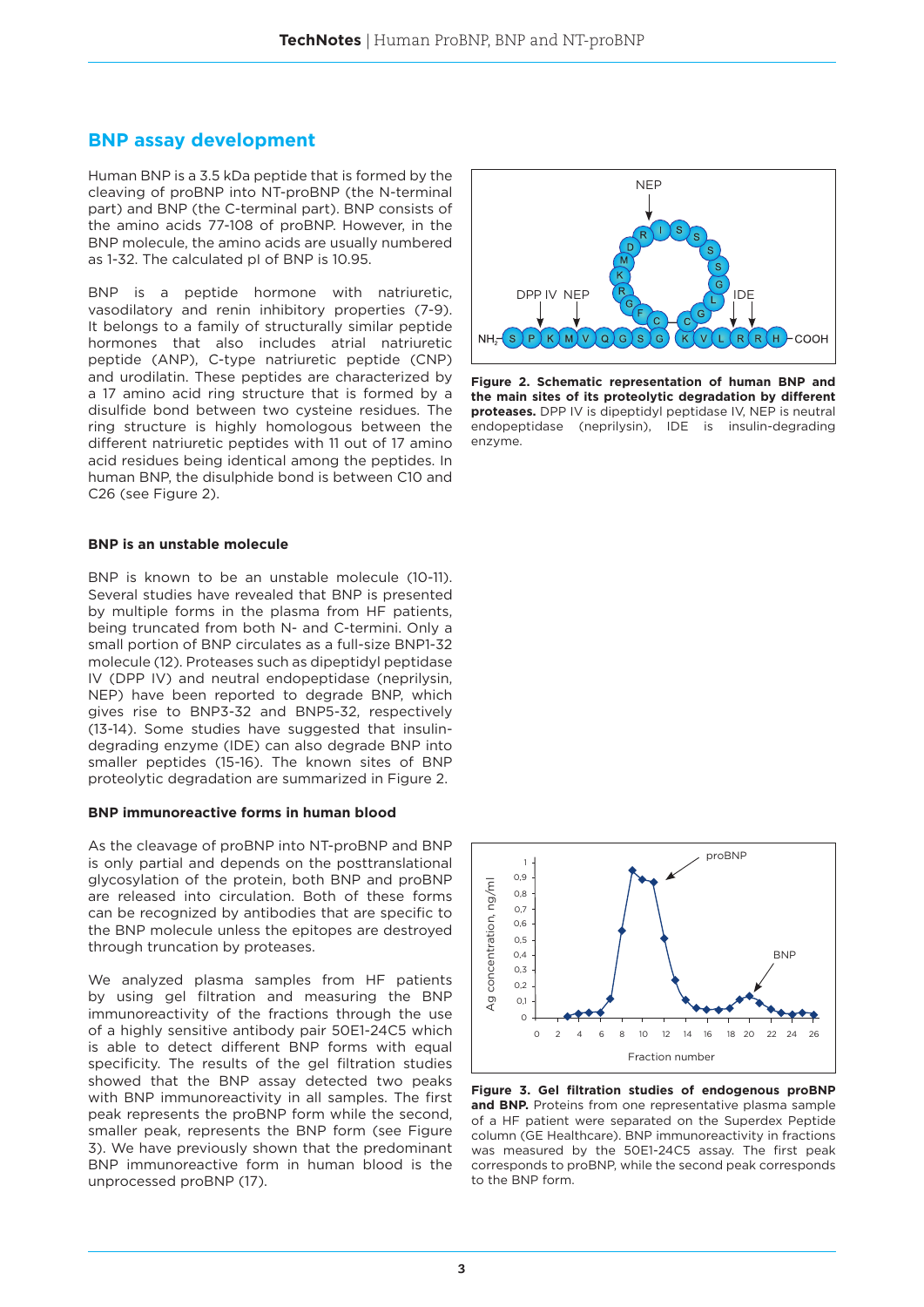#### **Conventional BNP sandwich immunoassays**

We provide several MAbs that are specific to different epitopes on the BNP molecule (see Figure 4). Several different MAb combinations allow for the development of highly specific, sensitive and rapid conventional-type sandwich immunoassays that are suitable for the quantitative measurement of BNP and proBNP in human blood. Table 1 shows the recommended antibody pair combinations for conventional sandwich immunoassays.

All of the recommended capture-detection pairs detect both the BNP peptide and the unprocessed proBNP protein with the same efficiency (see Figure 5 below). However, it is important to note that the crossreactivity of commercial BNP assays to proBNP varies (18-20). All of the recommended combinations have been tested with the plasma samples of HF patients. As antibodies might display a varying performance on different assay platforms, we recommend trying at least four or five two-site MAb combinations when developing an immunoassay. This will ensure that a pair is selected which will perform optimally in the given assay conditions and platform.

*As a standard for BNP immunoassays we recommend using the recombinant glycosylated proBNP (Cat.# 8GBP3, see p. 11) as the BNP-immunoreactivity in blood is predominantly represented by the glycosylated proBNP.*

*Calibration curves.* All of the recommended BNP immunoassays recognize three BNPcomprising polypeptides with the same efficiency: synthetic BNP, recombinant non-glycosylated proBNP and recombinant glycosylated proBNP. Representative calibration curves for two sandwich fluoroimmunoassays 50E1-24C5 (A) and 57H3-429 (B) are presented in Figure 5. We have previously published a detailed description of the 50E1-24C5 immunoassay and shown that its analytical sensitivity (with synthetic BNP used as a calibrator) in our inhouse assay is better than 0.5 pg/ml (17). Other antibody pairs that are listed above also recognize BNP with extremely high sensitivity.



**Figure 4. Epitope mapping of anti-BNP antibodies.** 

| <b>Capture</b> | <b>Detection</b>  |
|----------------|-------------------|
| 50E1           | 24C5cc            |
| 50E1           | 26E2              |
| 24C5cc         | 50B7              |
| 24C5cc         | 57H3              |
| 57H3           | 429cc             |
| 50E1           | 130cc             |
| 50E1           | 100 <sub>cc</sub> |
| 100cc          | 57H3              |

**Table 1. Recommended MAb pairs for conventional BNP sandwich immunoassays.** Data is based on the results obtained using our in-house time-resolved fluorescence

immunoassay platform.



**Figure 5. Calibration curves for 50E1 – 24C5 (A) and 57H3-429 (B) sandwich fluoroimmunoassays with three peptides**  that contain a BNP1-32 motif. Capture antibodies were biotinylated, while detection antibodies were labelled with Eu<sup>3+</sup> The antigens used were synthetic BNP (Bachem), recombinant non-glycosylated proBNP and recombinant glycosylated proBNP. A mixture of antibodies (50 μl) and antigen (50 μl) were incubated for 30 minutes at room temperature in streptavidin-coated plates.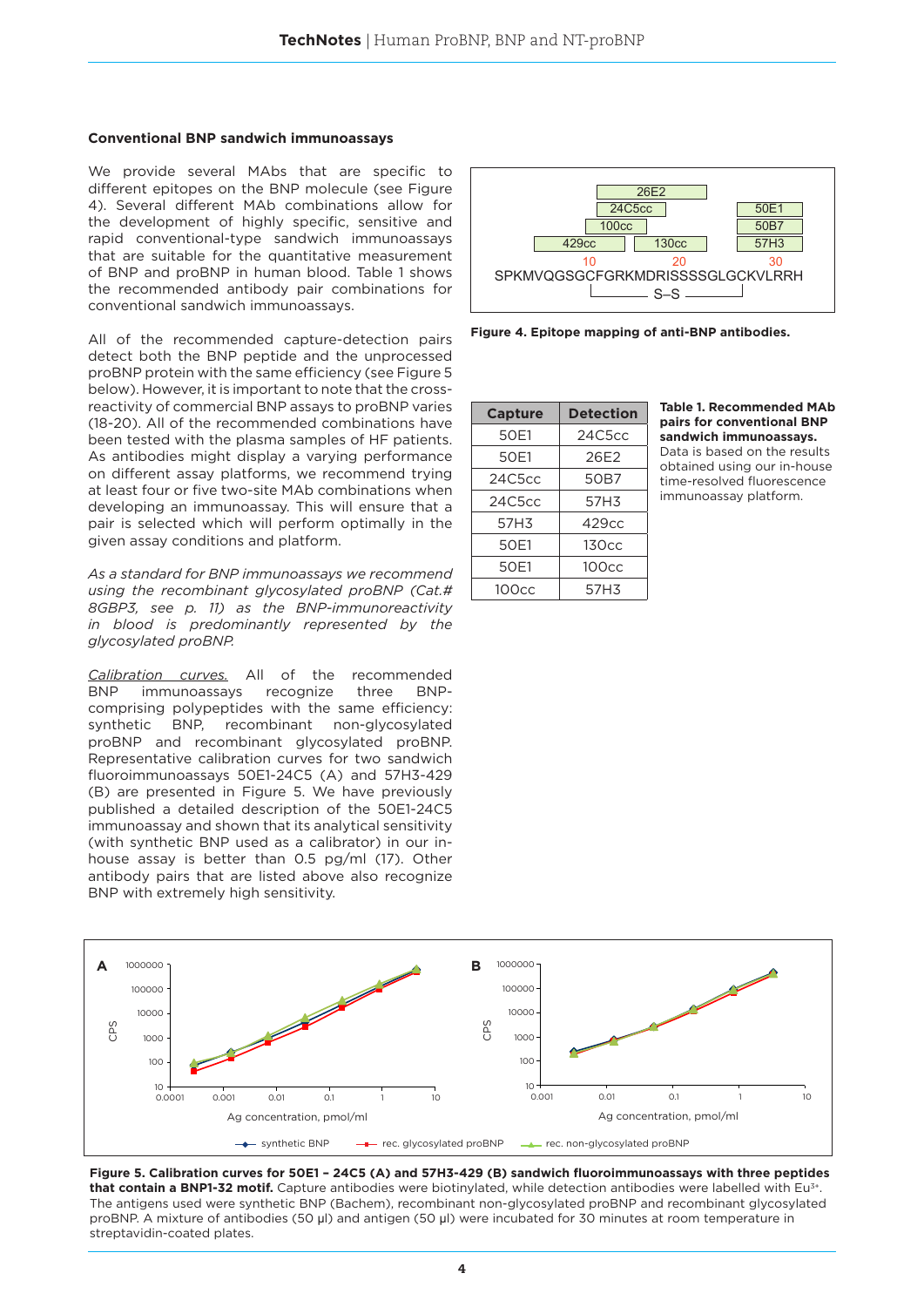*HyTest's BNP assays show good correlation with commercially available assays.* BNP concentration was measured in 40 EDTA-plasma samples that were obtained from HF patients using two different inhouse assays and two different commercial assays that utilize similar epitopes. In Figure 6 (A), we compared our 57H3-429 assay utilizing antibodies that were specific to epitopes 26-32 and 5-13 respectively to the Abbott iSTAT® BNP assay that utilizes antibodies with identical epitope specificities. The results of the measurements obtained with the BNP assay 57H3- 429 correlated well with the results of measurements obtained with the Abbott iSTAT BNP assay  $(R^2=0.99)$ . In Figure 6 (B), we compared our 50E1-130 assay (antibodies specific to epitopes 26-32 and 15-22 respectively) to the Siemens BNP assay that utilizes antibodies specific to epitopes 27-32 and 14-21. Our prototype assay 50E1-130 showed good correlation with the Siemens BNP assay  $(R^2=0.97)$ .

Each assay was calibrated with internal standard material. The epitope specificities of the commercial assays are provided on the IFCC website www.ifcc.org.

#### **Single Epitope Sandwich BNP Assay (SES-BNP™)**

We have developed a unique type of immunoassay for BNP. In this Single Epitope Sandwich BNP (SES-BNP™) assay only the capture antibody recognizes BNP. The detection antibody is specific to the complex of capture antibody and BNP, and it does not recognize these two molecules in their free forms (see Figure 7).

Since BNP is presented by multiple truncated forms in the plasma of HF patients and only a small portion as the full size molecule, it is likely that BNP assays utilizing MAbs specific to the very terminal epitopes (especially C-terminal) would be able to underestimate the real BNP concentration in the sample. The SES-BNP assay utilizes only one relatively stable epitope 11-17 on the ring structure and therefore the assay improves the precision and sensitivity of BNP measurements, and also demonstrates a higher apparent stability of the BNP antigen in the sample.



**A** 4500 ε  $= 0,8884x - 3,5681$ 57H3-429 assay (pg/ml) 4000  $R^2 = 0.9883$ ğq 3500 assay 3000 2500 429 2000 57H3-1500 1000 500  $\Omega$ 0 1000 2000 3000 4000 5000 Abbott i-STAT BNP assay (pg/ml) **B**3500  $y = 1,2038x + 39,436$ 3000  $(m/gq)$ 50E1-130 assay (pg/ml)  $R^2 = 0.9677$ 2500 assay 2000 1500 50E1-130  $1000$  $500$  $\mathsf{O}$ 0 1000 2000 3000 Siemens BNP assay (pg/ml)

**Figure 6. HyTest's immunoassays show good correlation with commercially available BNP assays.** 

*Prototype SES-BNP assay.* HyTest's prototype SES-BNP assay is a one-step assay that uses the biotinylated capture MAb 24C5 and the detection MAb Ab-BNP2 which is labeled with a stable Eu<sup>3+</sup> chelate. Both MAbs and the antigen are simultaneously incubated in streptavidin-coated wells for 30 minutes and this is followed by a wash step and addition of the enhancement solution, and immediately measured using our in-house Delfia immunoassay platform. The limit of detection of the SES-BNP assay is 0.4 pg/ ml (human synthetic BNP, Peptide Institute, Japan). This is the highest sensitivity described in literature for all commercial and experimental BNP assays. A detailed description of the prototype SES-BNP assay has been published (21).

*As a standard for the SES-BNP immunoassay we recommend using the recombinant glycosylated proBNP (Cat.# 8GBP3, see p. 11) as the BNPimmunoreactivity in blood is predominantly represented by the glycosylated proBNP.*

**Figure 7. The SES-BNP assay principle.**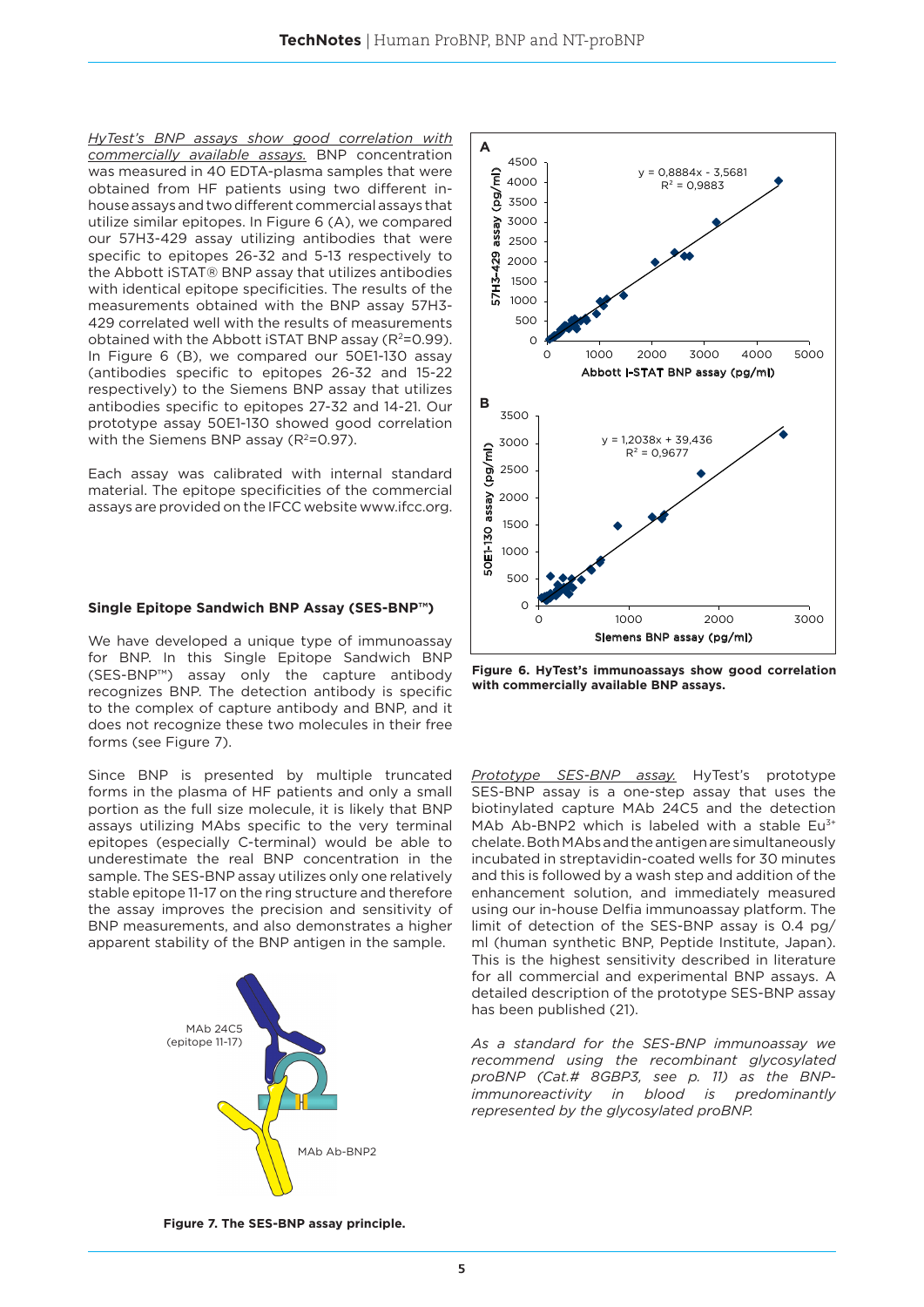*Equal detection of BNP and proBNP.* In order to precisely measure the BNP immunoreactivity in a sample, the assay antibodies should recognize both BNP and proBNP with the same efficiency. We tested this by assessing the immunoreactivity of three different forms containing the BNP motif: synthetic BNP, recombinant non-glycosylated proBNP and recombinant glycosylated proBNP. Figure 8 shows that the SES-BNP assay was able to recognize all three molecules with the same efficiency.

*Apparent improved stability of BNP.* The apparent stability of BNP at room temperature was compared between the SES-BNP assay and a conventional sandwich immunoassay where the antibodies recognize distantly located epitopes (50E1-24C5). Figure 9 shows that for both the synthetic BNP and endogenous BNP, the immunoreactivity of the antigen decreased more quickly when it was measured with the conventional sandwich immunoassay. This phenomenon was more pronounced with the synthetic BNP.



**Figure 8. Recognition of different antigen forms displaying BNP-immunoreactivity by the SES-BNP assay.** Calibration curves for synthetic BNP, recombinant non-glycosylated proBNP and recombinant glycosylated proBNP.



**Figure 9. Stability studies of BNP.** Synthetic BNP (Bachem, Japan) reconstituted in individual normal human EDTA-plasma (A) and two individual HF patient EDTA-plasma samples (B) were incubated at room temperature (24°C) for different time periods and measured using the SES-BNP assay (blue) and a conventional type sandwich BNP assay 50E1-24C5 (red). Results of the HF patient samples (B) are presented as mean ±SD.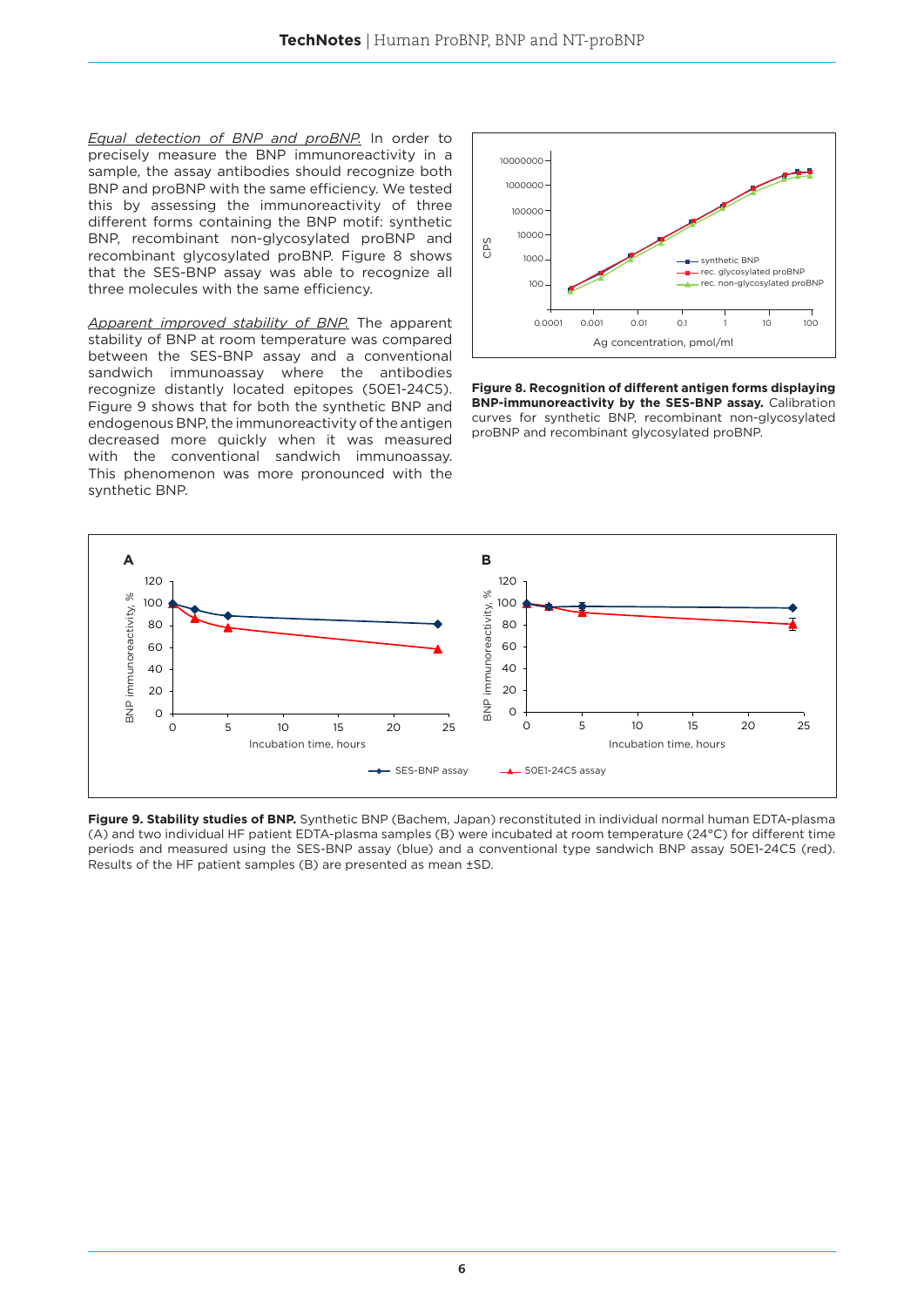*The SES-BNP assay correlates well with the Beckman Coulter Access® 2 BNP assay.* BNP was measured in 40 EDTA-plasma samples from HF patients with the SES-BNP assay and a commercially available conventional type BNP immunoassay from Beckman Coulter. In the Beckman assay, only the epitope specificity of the detection antibody (5-13 a.a.r.) is known. Both assays were calibrated with internal standard materials. The correlation between the results of the measurements was high  $(R^2 = 0.97)$ and it may be that the Beckman Coulter Access 2 assay also utilizes antibodies that are specific to the relatively stable parts of the BNP molecule (see Figure 10).



**Figure 10. HyTest's SES-BNP prototype assay shows good correlation with the Beckman Coulter Access 2 BNP assay.**

#### **Inhibition of neprilysin and its effect on BNP immunoassays**

The augmentation of the endogenous BNP through preventing its breakdown by a neprilysin inhibitor is considered to be a potential therapeutic strategy in HF. Recently, a new HF drug named Entresto™ (Novartis) was approved by the Food and Drug Administration. One of the active components in this drug is a neprilysin inhibitor and it has been suggested that treatment with this drug might have an impact on the level of BNP-related peptides.

The majority of commercially available BNP assays are designed as sandwich-type immunoassays that utilize two MAbs which are specific to distantly located epitopes. At least one of these two antibodies is specific to the ring structure while the other one is usually specific to the C-terminus of the BNP molecule. As one of the neprilysin cleavage sites is located in the BNP ring structure (R17-I18; see Figure 2), it would be reasonable to suggest that immunoassays utilizing antibodies with epitopes comprising the neprilysin cleavage site would be sensitive to the proteolytic activity of neprilysin. However, the complexity of the biochemistry of the natriuretic peptides as well as the diversity of the different forms of heart failure mean that there is no straightforward answer to this question.

We have investigated the effect of neprilysin activity on various BNP immunoassays by studying the sensitivity of BNP and proBNP to neprilysin. According to our studies, it appears that although the BNP1-32 molecule was susceptible to the cleavage of neprilysin, the SES-BNP assay was resistant to the effect of neprilysin. This was likely due to the fact that the epitope which the capture antibody recognizes lies outside the neprilysin cleavage site. In comparison, an immunoassay with one of the antibodies specific to the epitope 14-21 containing the neprilysin cleavage site was sensitive to neprilysin as expected (22). In addition to the SES-BNP assay, the 57H3-429 pair is also resistant to the effect of neprilysin (data not shown).

We have also shown that the unprocessed proBNP, which is the main BNP immunoreactive form in blood, is actually not cleaved by neprilysin and therefore assays designed to only recognize proBNP should not be affected by drugs such as Entresto™ (22).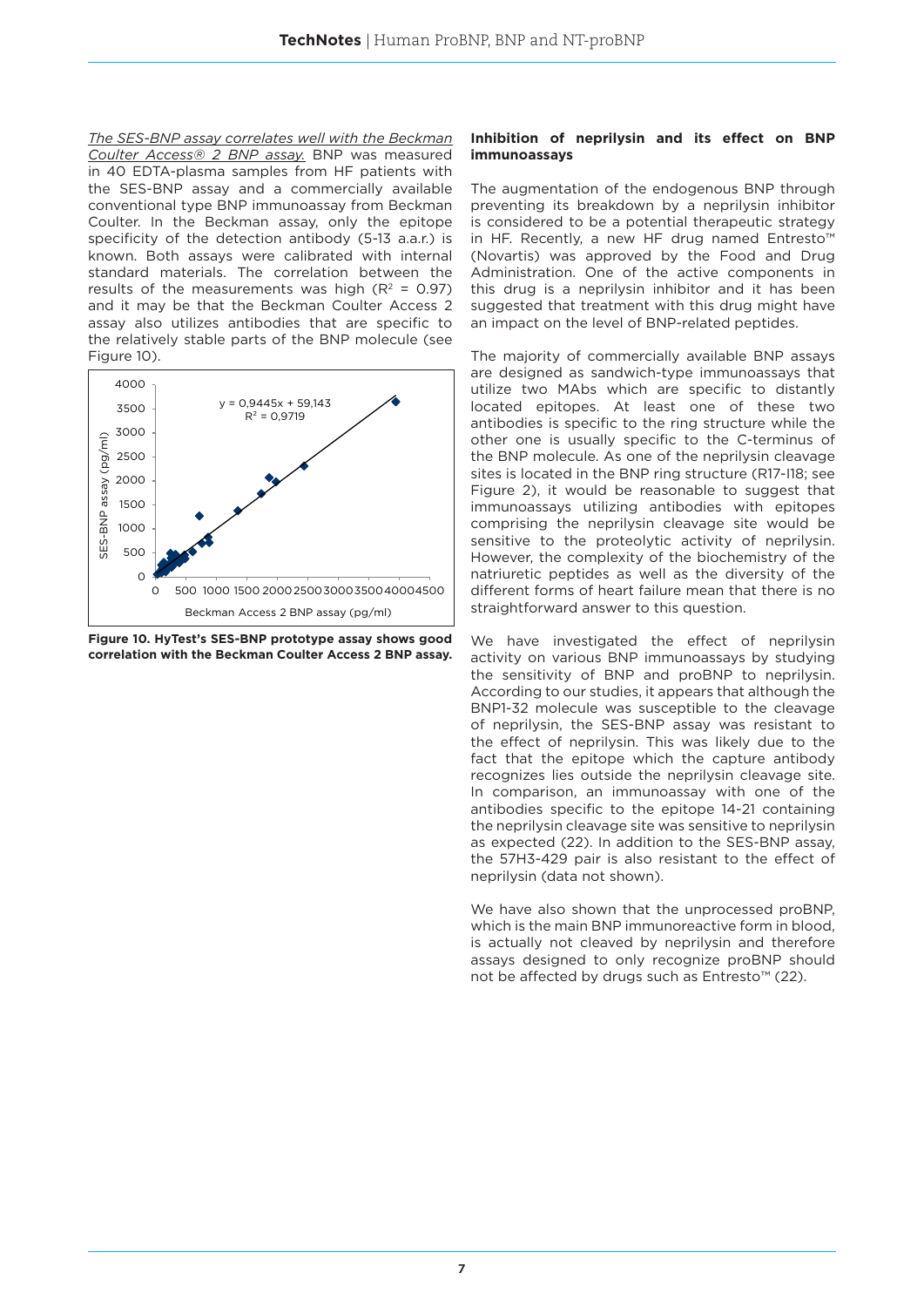## **NT-proBNP assay development**

NT-proBNP is the N-terminal portion of proBNP that consists of 76 amino acids and seven O-glycosylation sites. No biological activity has been found for NTproBNP. Its half-life is 3-6 times longer than that of BNP, which means it is a somewhat more stable marker in clinical samples. The clinical value of NTproBNP is similar to BNP. The calculated pI of NTproBNP is 8.45 and molecular weight is 8.5 kDa. However, due to glycosylation its apparent molecular weight is higher (17).

## **Glycosylation influences the detection of NTproBNP**

Our studies have revealed that the glycosylation of NT-proBNP negatively affects its recognition by some antibodies. The central part of the NT-proBNP molecule (a.a.r. 28-56) is scarcely accessible for antibodies due to O-glycosylation, whereas regions 13-27 and 61-76 are well recognized.

In order to elucidate how glycosylation influences measurements of NT-proBNP, we analyzed plasma from eight HF patients both before and after deglycosylation with two assays; one utilizing antibodies that are specific to regions with no glycosylation sites (15C4-13G12) and one in which one of the antibodies is specific to a region with glycosylation sites (11D1-13G12). Figure 11 shows that deglycosylation has a dramatic effect on the latter assay.

The glycosylation and its effect on the detection of NT-proBNP should be taken into account during assay development. We recommend selecting antibodies that are less sensitive to glycosylation.



Figure 11. Glycosylation affects the detection of NT-proBNP to a varying degree depending on the assay antibodies. Plasma samples from eight HF patients were analyzed with two different sandwich immunoassays both before and after deglycosylation. The 15C4-13G12 immunoassay (A) gave almost the same result for glycosylated (green) and deglycosylat-70 ed (blue) NT-proBNP. In contrast, the MAb pair 11D1-13G12 was highly susceptible to glycosylation and could only detect the deglycosylated NT-proBNP. 50 NT-probability<br>NT-probability<br>NT-probability



**Figure 12. Schematic presentation of NT-proBNP molecule with identified glycosylaytion sites (green diamonds) and**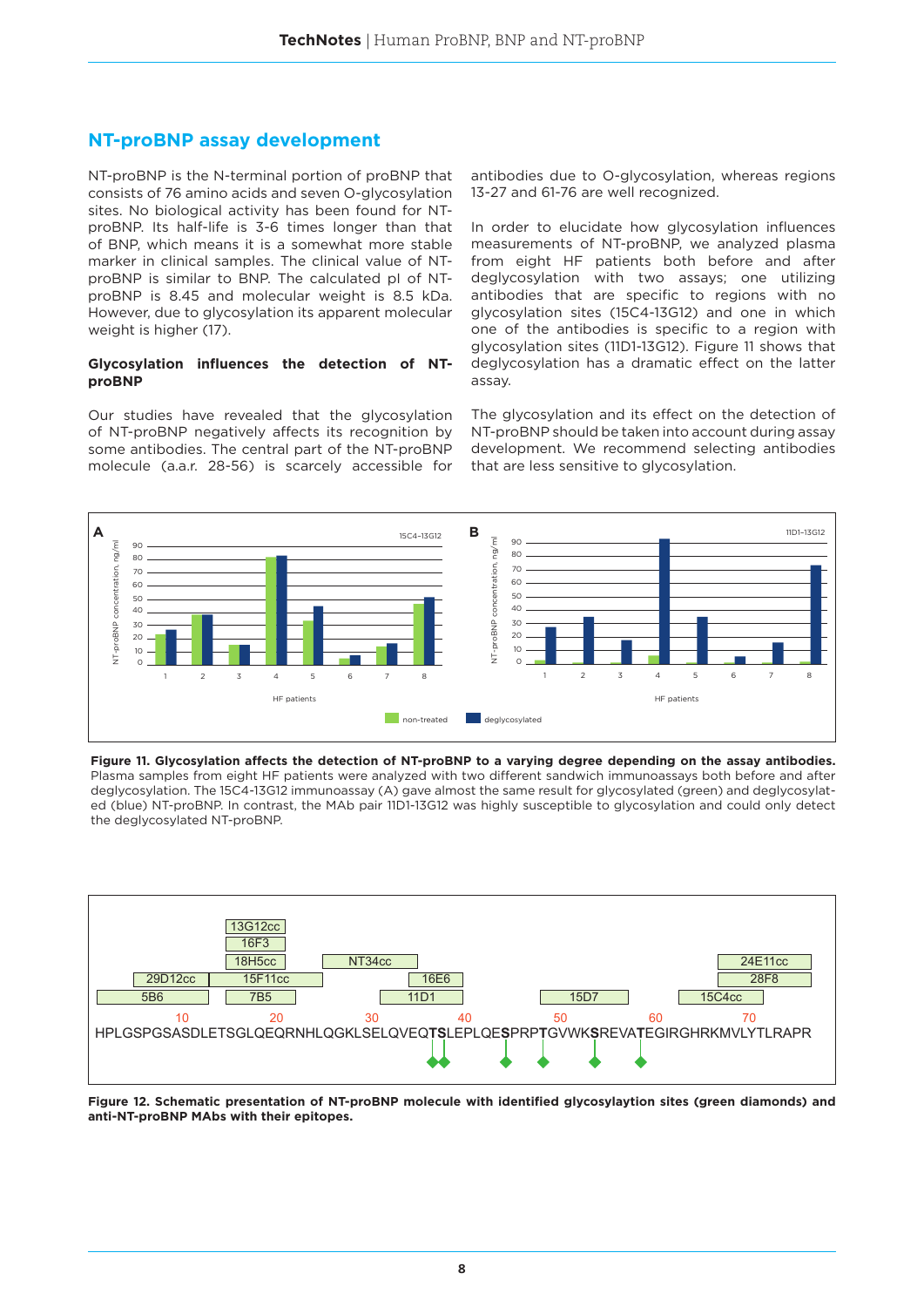#### **NT-proBNP sandwich immunoassays**

At HyTest, we provide several MAbs that are specific to many different epitopes along the human NTproBNP molecule (see Figure 12). Please note that the majority of the immunoassays that detect NT-proBNP also detect the unprocessed proBNP to some extent. We have thoroughly tested all of our NT-proBNP antibodies in sandwich immunoassays as capture and detection antibodies with blood samples from HF patients, as well as using our recombinant nonglycosylated NT-proBNP and proBNP as antigens. Based on our studies we recommend selecting antibodies that are specific to the epitopes outside the central, glycosylated region (see Table 2). These MAb pairs were able to detect both the endogenous and recombinant antigens with the same efficiency. In contrast, MAb pairs that utilized at least one MAb specific to the very N-terminal part of the analyte (a.a.r. 1-12) only detected the recombinant antigens. This was presumably due to the truncation of the endogenous NT-proBNP in samples. Immunoassays with MAb pairs utilizing an antibody specific to the central region of the analyte (a.a.r. 28-56) behaved the same way. The reason for this was because the epitopes were masked by glycans and therefore scarcely accessible to antibody binding.

| <b>Capture</b> | <b>Detection</b> |
|----------------|------------------|
| 15C4cc         | 13G12cc          |
| 15C4cc         | 29D12cc          |
| 15F11cc        | 24E11cc          |
| 15C4cc         | 18H5cc           |
| 29D12cc        | NT34cc           |

**Table 2. Recommended MAb pairs for NT-proBNP sandwich immunoassays.** Data is based on the results obtained using our in-house time-resolved fluorescence immunoassay platform.

As the antibody performance may differ depending on the assay conditions and platform, we recommend trying all two-site MAbs combinations listed in Table 2 with a view to finding the best pair.

*As a standard for NT-proBNP immunoassays we recommend using the recombinant non-glycosylated NT-proBNP (Cat.# 8NT2, see page 12). Antibodies that are specific to different regions of NT-proBNP recognize the non-glycosylated NT-proBNP expressed in E.coli with the same efficiency.*

*Calibration curves.* All assays that utilize the recommended MAb combinations demonstrate high sensitivity (10–15 pg/ml), good kinetics and linearity. A representative calibration curve for the assay 15C4– 13G12 is shown in Figure 13. For more information regarding this assay see Reference 17.



**Figure 13. Calibration curve for the NT-proBNP 15C4-13G12 assay.** The capture antibody 15C4 was biotinylated and the detection antibody 13G12 was labelled with Eu<sup>3+</sup>. Human recombinant non-glycosylated NT-proBNP (Cat.# 8NT2) was used as the antigen. A mixture of antibodies (50 μl each) and antigen (50 μl) was incubated for 30 minutes at room temperature in streptavidin-coated plates.

*HyTest's NT-proBNP assay prototypes exhibit the same clinical value as the Roche NT-proBNP assay.*  The NT-proBNP concentrations were measured in EDTA-plasma samples from 51 patients who were diagnosed with HF and from 53 healthy individuals (age-matched) with the Roche Cobas® e411 analyzer and our in-house sandwich immunoassays 15C4- 13G12 and 29D12-NT34. The diagnostic accuracies were compared using a ROC curve analysis. Our NTproBNP assays are based on MAbs that are specific to the glycan-free regions of NT-proBNP whereas in the Roche assay one MAb is specific to the partially glycosylated region of NT-proBNP (epitope 42-46 a.a.r.). The Roche assay is known to detect only a subfraction of endogenous NT-proBNP as the assay is sensitive to glycosylation (23-25). The ROC-AUC for the Roche assay was 0.965 (sensitivity 0.86, specificity 0.98), 0.950 (sensitivity 0.84, specificity 0.98) for the 15C4-13G12 assay and 0.951 (sensitivity 0.86, specificity 0.93) for the 29D12-NT34 assay. So, the HyTest prototype assays were comparable to the Roche assay in regard to the clinical value (Figure 14).



**Figure 14. ROC curves of NT-proBNP diagnostic accuracy in heart failure.** Assessed with the Roche Cobas e411 assay and HyTest 15C4-13G12 assay (left) or HyTest 29D12-NT34 assay (right).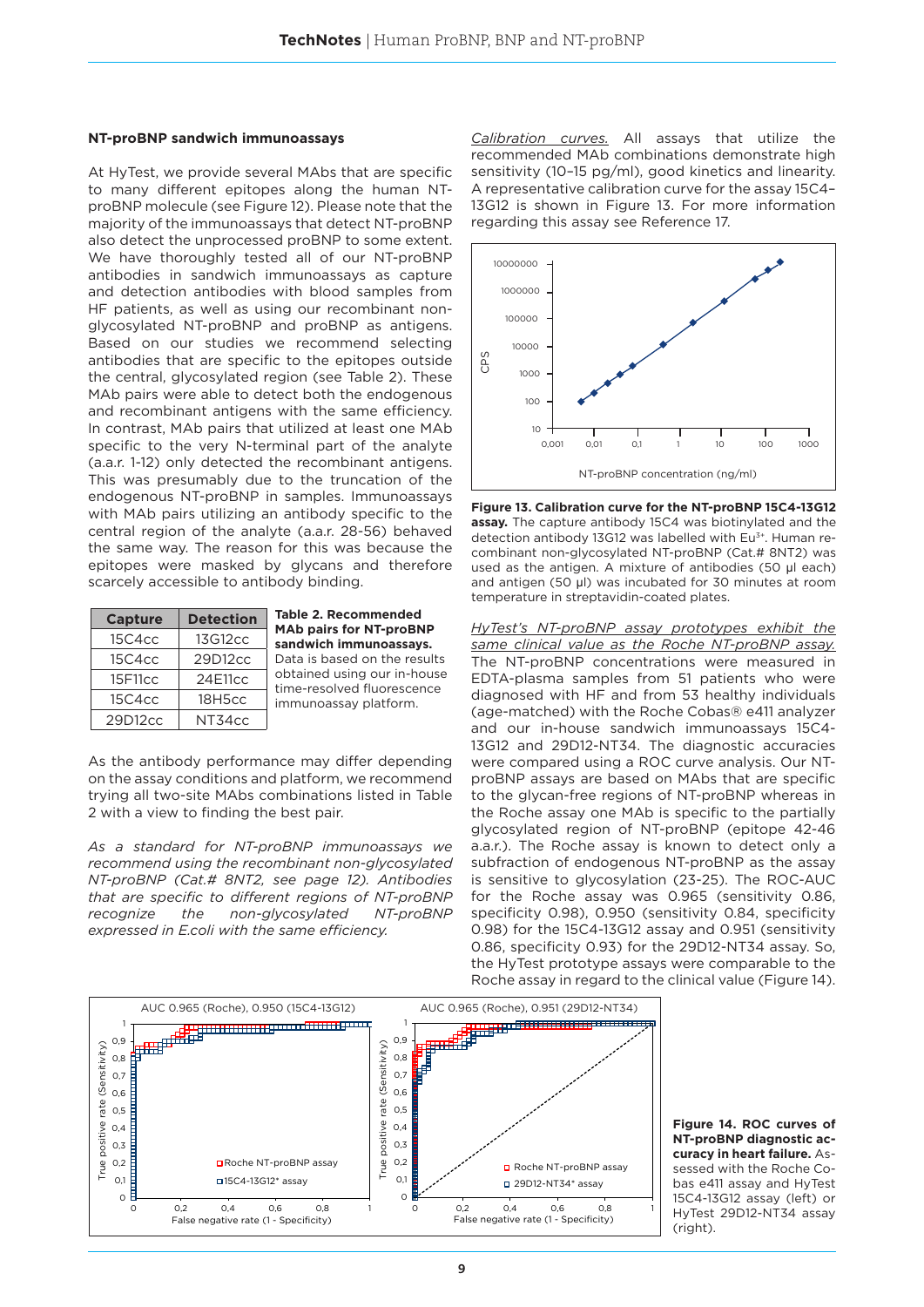*Stability of the endogenous NT-proBNP in clinical samples.* We analyzed the stability of NT-proBNP in serum samples from HF patients using the 15C4-13G12 immunoassay, in which both antibodies are specific to the stable part of the molecule (epitopes 63-71 a.a.r. and 13-20 a.a.r. respectively). More than 90% of the initial immunological activity was detected after 72 hours of incubation at +4°C and approximately 85-90% following incubation of the pooled serum for 24 hours at room temperature (see Figure 15). This indicates that if the immunoassay is designed with antibodies that recognize the stable parts of the molecule, it enables a reliable quantitation of the analyte from samples that have been stored at +4°C or even at room temperature for relatively long periods of time.

## **ProBNP assay development**

Both we and others have shown that in addition to NT-proBNP and BNP, their precursor proBNP1-108 is also found in significant amounts in the blood samples derived from HF patients (17, 26-27). The calculated pI of proBNP is 10.12 and molecular weight is 11.9 kDa. However, its apparent molecular weight is higher due to O-linked glycosylation (27).

The majority of the existing commercial BNP and NTproBNP assays cross-react with proBNP to varying degrees. Such cross-reactivity might skew the correlation of BNP and NT-proBNP closer to proBNP.

The level of proBNP in blood has been shown to have a high degree of correlation with both BNP and NTproBNP, and to allow the identification of HF patients with a high risk of cardiovascular death over a long term follow-up period (28). In another study it was shown that circulating proBNP levels were associated with an increased risk of adverse cardiovascular outcomes that were independent from BNP (29).

Assays that only detect proBNP1–108 might have an enhanced analytical specificity in comparison to the commercially available assays for the measurement of BNP and NT-proBNP.

## **ProBNP sandwich immunoassays**

We have designed prototype proBNP immunoassays that utilize one antibody which is specific to an epitope on the BNP part of the molecule and one antibody that is specific to the NT-proBNP part. A schematic presentation of the suggested epitopes is shown in Figure 16 and the recommended MAb pairs are set out in Table 3.

| <b>Capture</b> | <b>Detection</b> | <b>Table 3. Recommended MAb</b>            |
|----------------|------------------|--------------------------------------------|
| 50F1           | 16F3             | pairs for proBNP sandwich<br>immunoassays. |
| 50F1           | 18H <sub>5</sub> |                                            |



**Figure 15. Stability of endogenous NT-proBNP when measured with the 15C4-13G12 sandwich immunoassay.**  Pooled serum from patients with HF was incubated at +4°C (blue) and at room temperature (red) for 72 hours.



**Figure 16. Epitope locations of MAbs that are recommended for the development of proBNP sandwich immunoassays.**

These pairs demonstrate high sensitivity, good kinetics and recognize recombinant glycosylated and non-glycosylated proBNP as well as proBNP in the blood of HF patients.

*Calibration curves.* The analytical sensitivity of the assay 50E1–16F3 using a recombinant nonglycosylated proBNP (Cat.# 8PRO9) as the calibrator is better than 3 pg/ml (see Figure 17).



**Figure 17. Calibration curve for the proBNP 50E1-16F3 sandwich immunoassay.** The capture antibody 50E1 was biotinylated and the detection antibody 16F3 was labelled with Eu<sup>3+</sup>. Recombinant non-glycosylated proBNP (Cat.# 8PRO9) was used as the antigen. A mixture of antibodies (50 μl each) and antigen (50 μl) was incubated for 30 minutes at room temperature in streptavidin-coated plates.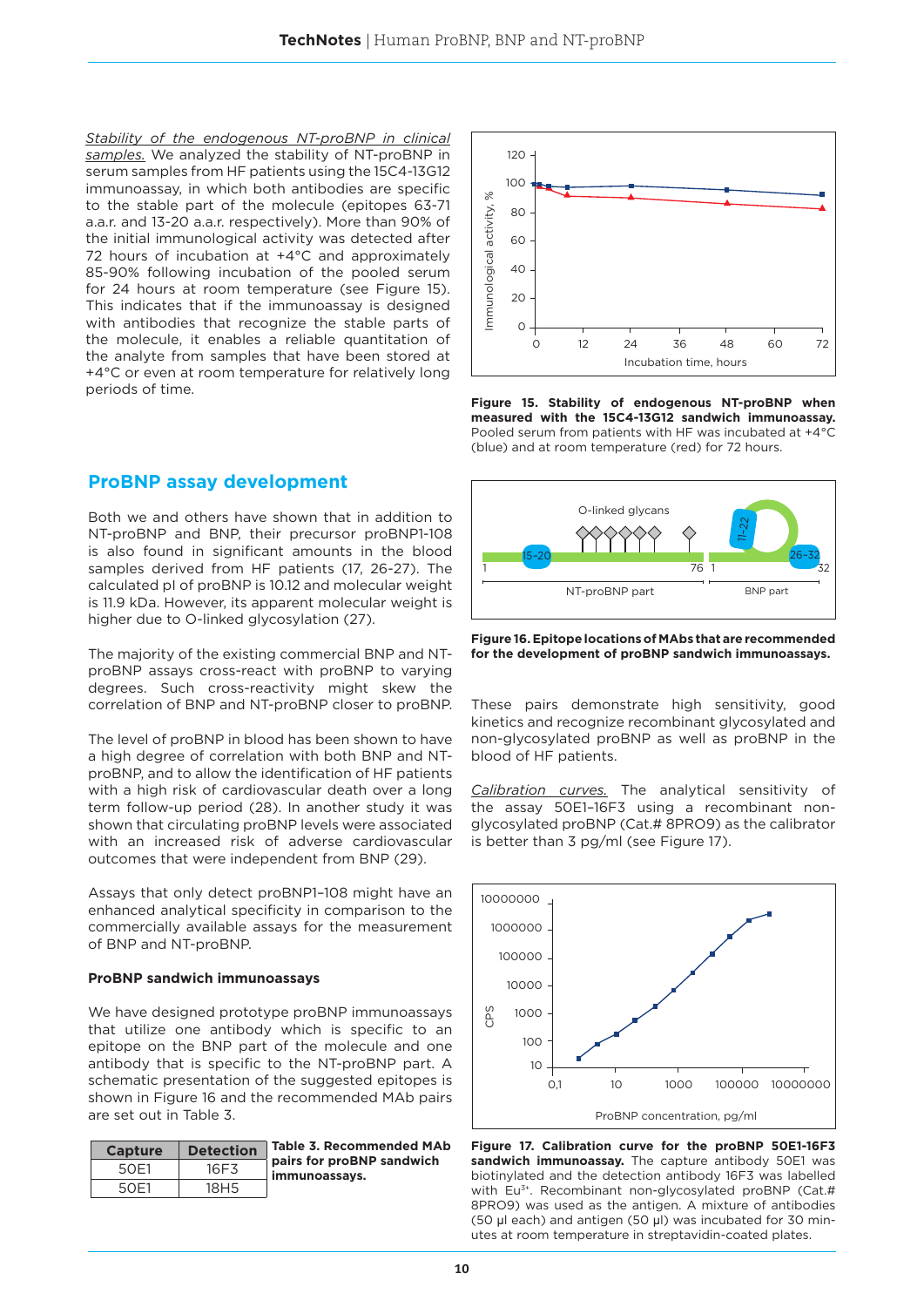## **Recombinant proteins**

## **Recombinant glycosylated human proBNP**

We provide recombinant proBNP expressed in a mammalian cell line (Cat.# 8GBP3). This protein is glycosylated and migrates in SDS-PAGE as a diffuse band with an apparent molecular mass of approximately 30 kDa (see Figure 18). We recommend using the glycosylated proBNP as a standard for BNP and proBNP immunoassays.



**Figure 18. SDS-PAGE of recombinant glycosylated proBNP (Cat.# 8GBP3) in reducing conditions.**

*Glycosylated proBNP as a stable standard for BNP immunoassays.* Plasma BNP concentrations measured by various commercial immunoassays differ substantially, which complicates the interpretation of the results. In addition to the different epitope specificities of the antibodies utilized in these assays, one factor that might contribute to these discrepancies could be the absence of a common calibrator.

In several BNP assays, synthetic BNP is currently used as a calibrator. However, a substantial part of the BNP immunoreactivity in clinical samples comes from glycosylated proBNP, which, however, is not equally recognized by different assays. On the other hand, the synthetic BNP is also relatively unstable when reconstituted in plasma and this limits its use as a calibrator in BNP immunoassays.

The advantage of recombinant glycosylated proBNP is its similarity to endogenous proBNP in terms of the presence of O-linked glycans as well as its better stability as compared to synthetic BNP. Figure 19 shows a comparison of stabilities of synthetic BNP, recombinant glycosylated proBNP and endogenous proBNP (a plasma sample from an HF patient) measured with two representative BNP immunoassays. The recombinant glycosylated proBNP retained 90-96% of its immunoreactivity after 24 hours at room temperature, whereas the apparent stability of synthetic BNP was significantly lower.



**Figure 19. Stability of synthetic BNP vs. endogenous and recombinant glycosylated proBNP.** Endogenous proBNP (plasma from HF patients – blue), recombinant glycosylated proBNP (green) and synthetic BNP (red) were reconstituted in pooled normal human EDTA-plasma and incubated at room temperature for different time periods. Immunological activity was measured with two BNP immunoassays: 50E1-24C5 (A) and 57H3-429 (B).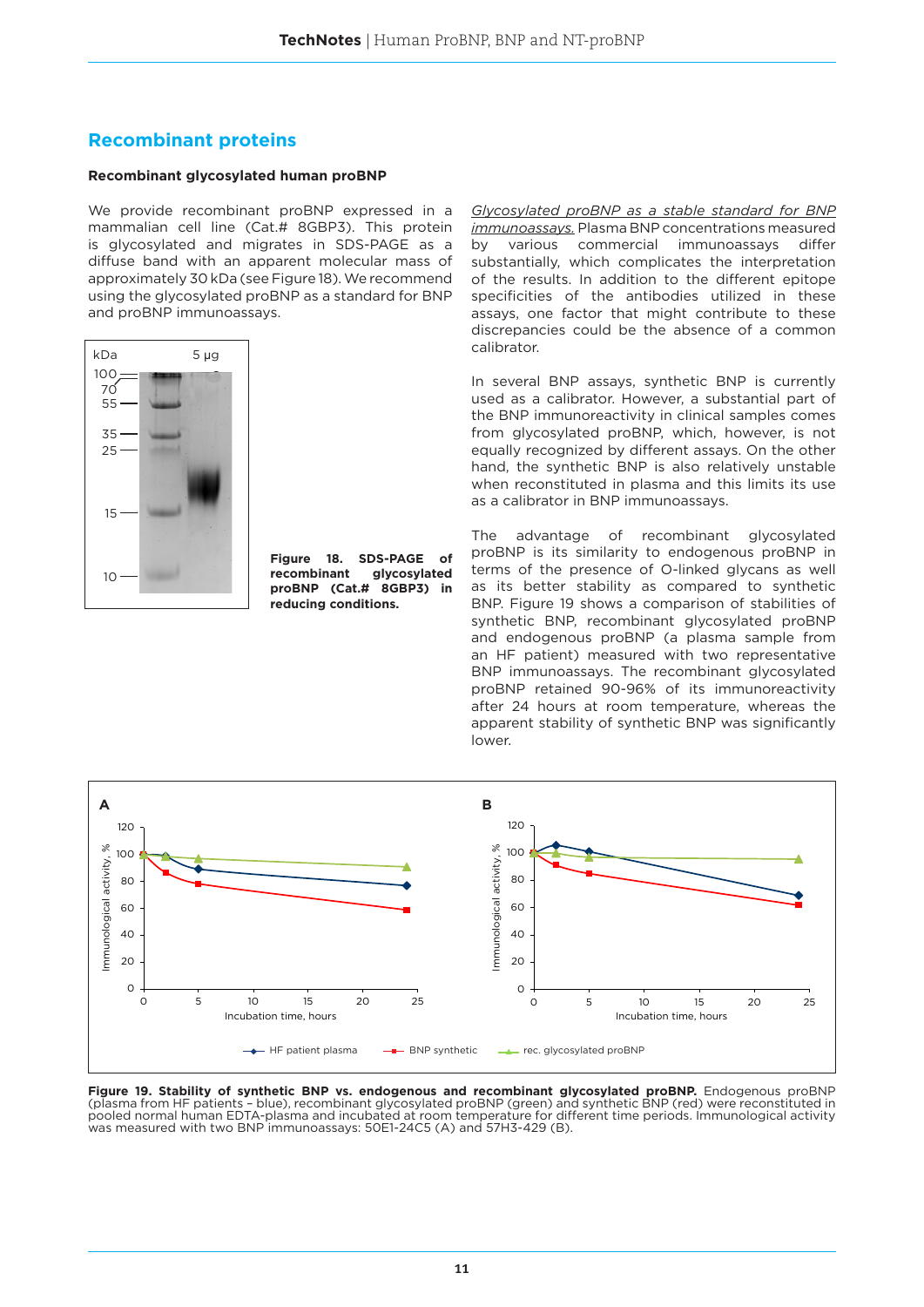#### **Human recombinant (non-glycosylated) proBNP expressed in** *E. coli*

Human recombinant proBNP (Cat.# 8PRO9; a.a.r. 1-108) is expressed in *Escherichia coli*. The polypeptide has the same sequence as the endogenous protein except for an additional Met residue at its N-terminus. The antigen is recognized by BNPspecific monoclonal antibodies (Cat. # 4BNP2) as well as by all NT-proBNP specific MAbs (Cat.# 4NT1). ProBNP is highly purified, with purity exceeding 95% according to Tricine-SDS-PAGE (see Figure 20) and HPLC studies. The antigen could be used as either a calibrator or standard in BNP, NT-proBNP and proBNP immunoassays. The calibration curves with the nonglycosylated proBNP as the antigen are provided in Figure 5 for two conventional BNP immunoassays; in Figure 8 for the SES-BNP assay and in Figure 17 for a proBNP immunoassay.



**Figure 20. Tricine-SDS-PAGE in reducing conditions of rec. nonglycosylated proBNP (Cat.# 8PRO9) and NTproBNP (Cat.# 8NT2).** 3 μg of each protein was loaded into wells.

## **Recombinant non-glycosylated NT-proBNP**

Human recombinant NT-proBNP (Cat.# 8NT2; a.a.r. 1-76) is expressed in *Escherichia coli*. The polypeptide has the same sequence as the endogenous NTproBNP except for an additional Met residue at the N-terminus. The antigen is recognized by MAbs that are specific to different parts of NT-proBNP (Cat. # 4NT1).

The purity of NT-proBNP exceeds 95% according to Tricine-SDS-PAGE (see Figure 20) and HPLC studies. The antigen could be used as either a calibrator or standard in an NT-proBNP assay. The calibration curve with the recombinant NT-proBNP as the antigen is provided in Figure 13 for an NT-proBNP assay.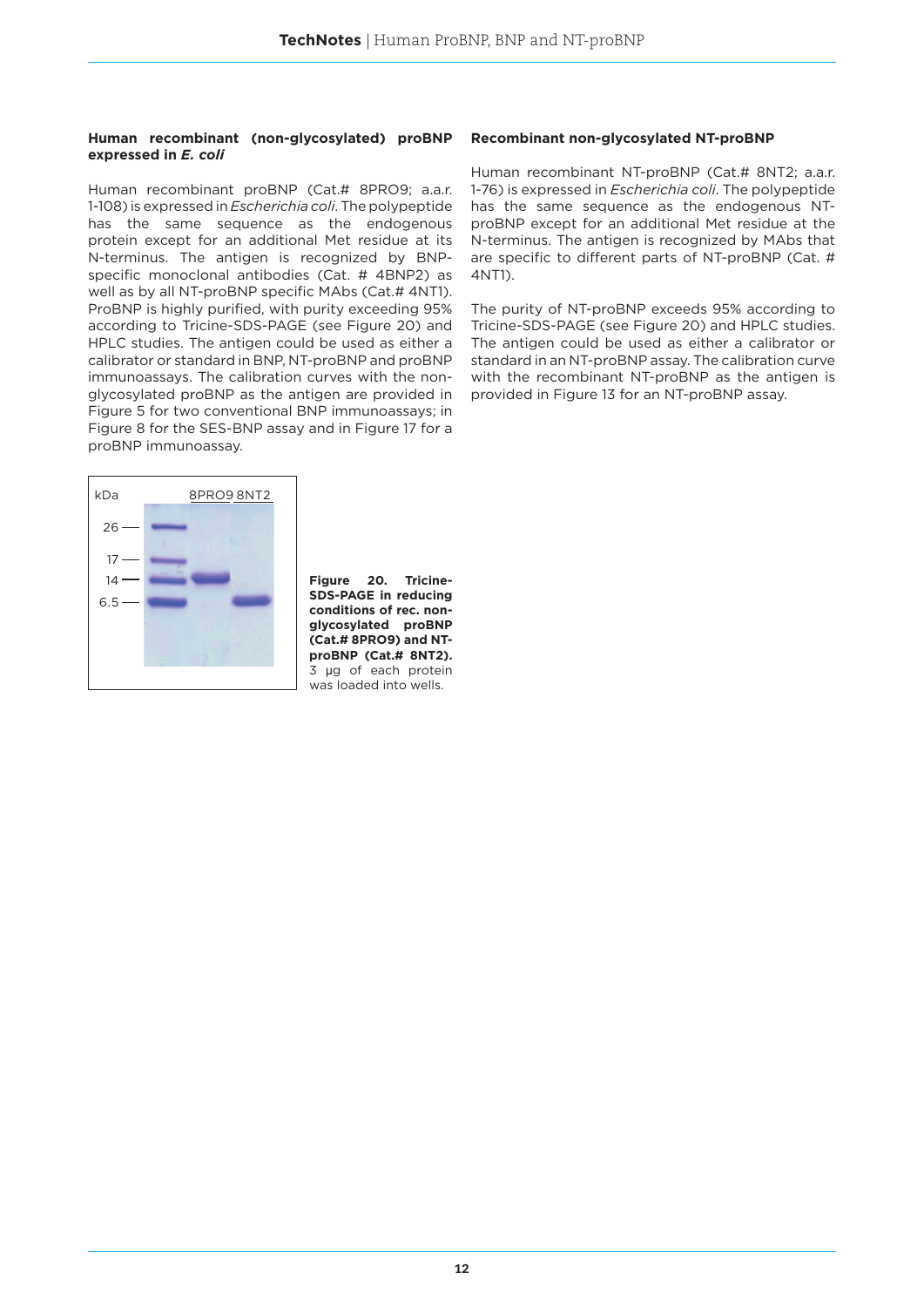## **References**

- **1. Benjamin, EJ et al.** Heart disease and stroke statistics 2017 update. Circulation. 2017, 135 (10): e146-e603.
- **2. Emdin, M et al.** Comparison of brain natriuretic peptide (BNP) and amino-terminal ProBNP for early diagnosis of heart failure. Clin Chem. 2007, 53: 1289-1297.
- **3. Mueller, T et al.** Diagnostic accuracy of B type natriuretic peptide and amino terminal proBNP in the emergency diagnosis of heart failure. Heart. 2005, 91: 606-612.
- **4. Ponikowski, P et al.** 2016 ESC Guidelines for the diagnosis and treatment of acute and chronic heart failure. Eur. Heart J. 2016, 37: 2129–2200.
- **5. Schellenberger, U et al.** The precursor to B-type natriuretic peptide is an O-linked glycoprotein. Arch Biochem Biophys. 2006, 451: 160-166.
- **6. Semenov, AG et al.** Processing of proBNP is suppressed by O-glycosylation in the region close to the cleavage site. Clin Chem. 2009, 55(3): 489-498.
- **7. Mair, J et al.** The impact of cardiac natriuretic peptide determination on the diagnosis and management of heart failure. Clin Chem Lab Med. 2001, 39: 571-588.
- **8. Cowie, MR and Mendez, GF.** BNP and congestive heart failure. Prog Cardiovasc Dis. 2002, 44: 293-321.
- **9. Pandey, KN.** Biology of natriuretic peptides and their receptors. Peptides. 2005, 26: 901-932.
- **10. Belenky, A et al.** The effect of class-specific protease inhibitors on the stabilization of B-type natriuretic peptide in human plasma. Clin Chim Acta. 2004, 340: 163-172.
- **11. Murdoch, DR et al.** Disparity between studies of the stability of BNP in blood: comparison of endogenous and exogenous peptide. Heart. 1999, 81: 212-213.
- **12. Niederkofler, EE et al.** Detection of endogenous B-type natriuretic peptide at very low concentrations in patients with heart failure. Circ. Heart Fail. 2008, 1(4): 258-264.
- **13. Brandt, I et al.** Dipeptidyl-peptidase IV converts intact B-type natriuretic peptide into its des-SerPro form. Clin Chem. 2006, 52(1): 82-87.
- **14. Pankow, K et al.** Successive action of meprin A and neprilysin catabolizes B-type natriuretic peptide. Circ Res. 2007, 101(9): 875-882.
- **15. Müller, D et al.** Rat insulin-degrading enzyme: cleavage pattern of the natriuretic peptide hormones ANP, BNP, and CNP revealed by HPLC and mass spectrometry. Biochemistry. 1992, 31(45): 11138-11143.
- **16. Ralat, LA et al.** Insulin-degrading enzyme modulates the natriuretic peptide-mediated signaling response. J Biol Chem. 2011, 286(6): 4670-4679.
- **17. Seferian, KR et al.** The brain natriuretic peptide (BNP) precursor is the major immunoreactive form of BNP in patients with heart failure. Clin Chem. 2007, 53: 866- 873.
- **18. Luckenbill, KN et al.** Cross-reactivity of BNP, NTproBNP, and proBNP in commercial BNP and NTproBNP assays: preliminary observations from the IFCC Committee for Standardization of Markers of Cardiac Damage. Clin Chem. 2008, 54(3): 619-621.
- **19. Semenov, AG et al.** Searching for a BNP standard: glycosylated proBNP as a common calibrator enables improved comparability of commercial BNP immunoassays. Clin Biochem. 2017, 50: 181-185.
- **20. Saenger, AK et al.** Specificity of B-type natriuretic peptide assays: cross-reactivity with different BNP, NTproBNP, and proBNP peptides. Clin Chem. 2017, 63(1): 351-358.
- **21. Tamm. NN et al.** Novel immunoassay for quantification of brain natriuretic peptide and its precursor in human blood. Clin Chem. 2008, 54: 1511-1518.
- **22. Semenov, AG and Katrukha, AG.** Different susceptibility of B-type natriuretic peptide (BNP) and BNP precursor

(proBNP) to cleavage by neprilysin: the N-terminal part does matter. Clin Chem. 2016, 62(4): 617-622.

- **23. Seferian, KR et al.** Immunodetection of glycosylated NT-proBNP circulating in human blood. Clin Chem. 2008, 54: 866-873.
- **24. Nishikimi, T et al.** The effect of glycosylation on plasma N-terminal proBNP-76 levels in patients with heart or renal failure. Heart. 2012, 98(2): 152-161.
- **25. Røsjø, H et al.** Influence of glycosylation on diagnostic and prognostic accuracy of N-terminal pro-B-type natriuretic peptide in acute dyspnea: data from the Akershus Cardiac Examination 2 Study. Clin Chem. 2015, 61(8): 1087-1097.
- **26. Giuliani, I et al.** Assay for measurement of intact B-type natriuretic peptide prohormone in blood. Clin Chem. 2006, 52: 1054-1061.
- **27. Liang, F et al.** Evidence for functional heterogeneity of circulating B-type natriuretic peptide. J Am Coll Cardiol. 2007, 49: 1071-1078.
- **28. Waldo, SW et al.** Pro-B-type natriuretic peptide levels in acute decompensated heart failure. J Am Coll Cardiol. 2008, 51: 1874-1882.
- **29. Dries, DL et al.** Simultaneous assessment of unprocessed proBNP1-108 in addition to processed BNP32 improves identification of high-risk ambulatory patients with heart failure. Circ Heart Fail. 2010, 3(2): 220–227.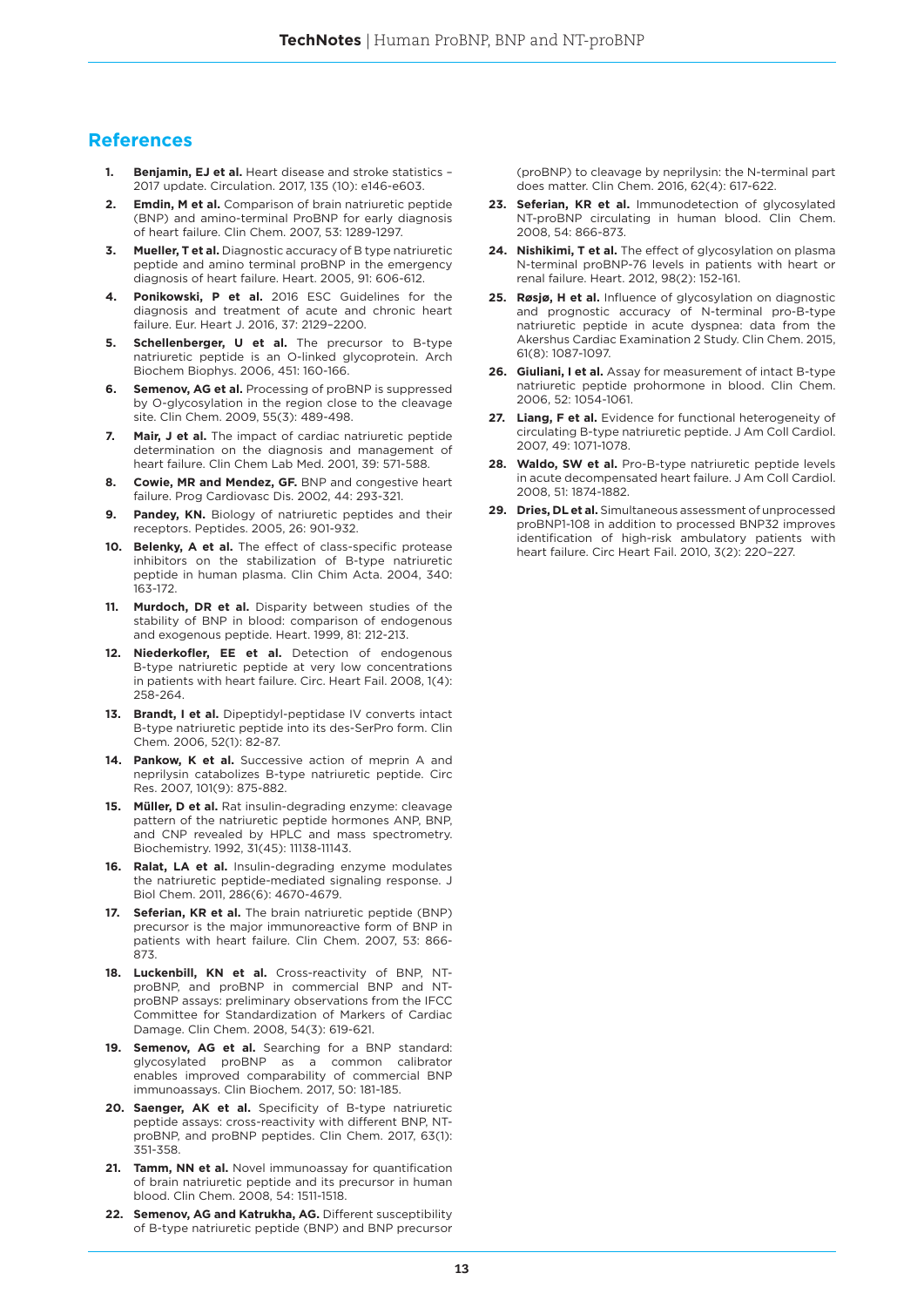## **Selected proBNP related articles from HyTest scientists**

Seferian KR, Tamm NN, Semenov AG, Mukharyamova KS, Tolstaya AA, Koshkina EV, Kara AN, Krasnoselsky MI, Apple FS, Esakova TV, Filatov VL, Katrukha AG. **The brain natriuretic peptide (BNP) precursor is the major immunoreactive form of BNP in patients with heart failure.** Clin Chem. 2007 May;53(5):866-873

In this study we describe the development of monoclonal antibodies that are specific to proBNP, NT-proBNP and BNP. Using carefully characterized immunoassays that are based on these antibodies as well as the Beckman Access BNP assay, we show that proBNP is the major antigen that contributes to BNP immunological activity in the blood of HF patients. We also demonstrate that the ratio of proBNP to BNP is significantly higher than previously thought.

Seferian KR, Tamm NN, Semenov AG, Tolstaya AA, Koshkina EV, Krasnoselsky MI, Postnikov AB, Serebryanaya DV, Apple FS, Murakami MM, Katrukha AG. **Immunodetection of glycosylated NT-proBNP circulating in human blood.** Clin Chem. 2008 May;54(5):866-873.

In this study we investigate how glycosylation affects the ability of NT-proBNP specific MAbs to recognize the molecule and demonstrate that O-linked glycosylation renders the central region of NTproBNP scarcely accessible to antibody binding. This also applies to the Roche Elecsys 2010 NT-proBNP assay which utilizes polyclonal antibodies that are specific to epitopes partially covered by glycans, although the effect with the Roche assay is smaller. In addition, we show that the effect of glycosylation to detection by antibodies varies between patient samples, which indicates that the glycosylation pattern of NT-proBNP in samples is not identical and this can lead to unpredictable errors in measurements. Finally, we show that antibodies which are specific to N-terminal and C-terminal regions of NT-proBNP are less influenced by glycosylation and should therefore be considered when designing a quantitative NTproBNP immunoassay.

Tamm NN, Seferian KR, Semenov AG, Mukharyamova KS, Koshkina EV, Krasnoselsky MI, Postnikov AB, Serebryanaya DV, Apple FS, Murakami MM, Katrukha AG. **Novel immunoassay for quantification of brain natriuretic peptide and its precursor in human blood.** Clin Chem. 2008 Sep;54(9):1511-1518.

In this article we describe the development of a novel type of sandwich BNP assay that requires only one epitope on the BNP molecule for antigen immunodetection. This Single Epitope Sandwich BNP assay (SES-BNP™) enables improved apparent stability of the BNP in clinical samples as it is less influenced by the proteolytic degradation of BNP from its N-termini and C-termini.

Semenov AG, Postnikov AB, Tamm NN, Seferian KR, Karpova NS, Bloshchitsyna MN, Koshkina EV, Krasnoselsky MI, Serebryanaya DV, Katrukha AG. **Processing of pro-brain natriuretic peptide is suppressed by O-glycosylation in the region close to the cleavage site.** Clin Chem. 2009 Mar;55(3):489- 498.

In this study we show that the processing of proBNP into NT-proBNP and BNP depends on the glycosylation of threonine residue at position 71 (Thr71) of proBNP. By investigating the immunoreactivity of endogenous NT-proBNP and proBNP in the plasma of HF patients through the use of a panel of MAbs that are specific to different regions of the molecules, deglycosylation assays as well as alanine-scanning mutagenesis, we demonstrate that an O-linked glycan at Thr71 suppresses the cleavage of proBNP, whereas proBNP with Thr71 without a glycan is readily cleaved by proprotein convertase(s).

Semenov AG, Tamm NN, Seferian KR, Postnikov AB, Karpova NS, Serebryanaya DV, Koshkina EV, Krasnoselsky MI, Katrukha AG. **Processing of pro-Btype natriuretic peptide: furin and corin as candidate convertases.** Clin Chem. 2010 Jul;56(7):1166-1176.

In this article, we provide new information on proBNP processing mechanisms. Our data suggests the involvement of furin, and to a lesser extent corin, in the processing of proBNP into NT-proBNP and BNP. We show for the first time that a portion of endogenous proBNP in the plasma of HF patients lacks an attached glycan at Thr71 residue which normally makes proBNP susceptible to cleavage by convertase(s) into NT-proBNP and BNP. These findings improve our understanding of the different circulating forms of proBNP and its derivatives, as well as our comprehension of the cellular mechanisms of proBNP processing.

Tamm NN, Semenov AG, Seferian KR, Bereznikova AV, Murakami MM, Apple FS, Koshkina EV, Krasnoselsky MI, Katrukha AG. **Measurement of B-type natriuretic peptide by two assays utilizing antibodies with different epitope specificity.** Clin Biochem. 2011 Feb;44(2-3):257-9.

In this article we compare our SES-BNP assay to the Siemens Advia Centaur BNP Assay by analyzing the BNP concentration in 94 HF patient samples. These assays utilize antibodies that recognize different epitopes on the BNP molecule. The SES-BNP assay that is specific to only one epitope on the relatively stable ring structure sometimes measured higher BNP concentrations than the Siemens assay, which in turn uses a MAb that is specific to the C-terminal epitope 27-32. We suggest that the difference is due to the inability of the Siemens assay to detect C-terminally truncated BNP forms, which can lead to an underestimation of BNP/proBNP concentrations. This data also highlights the importance of a proper choice of the epitopes to ensure reliable BNP immunodetection.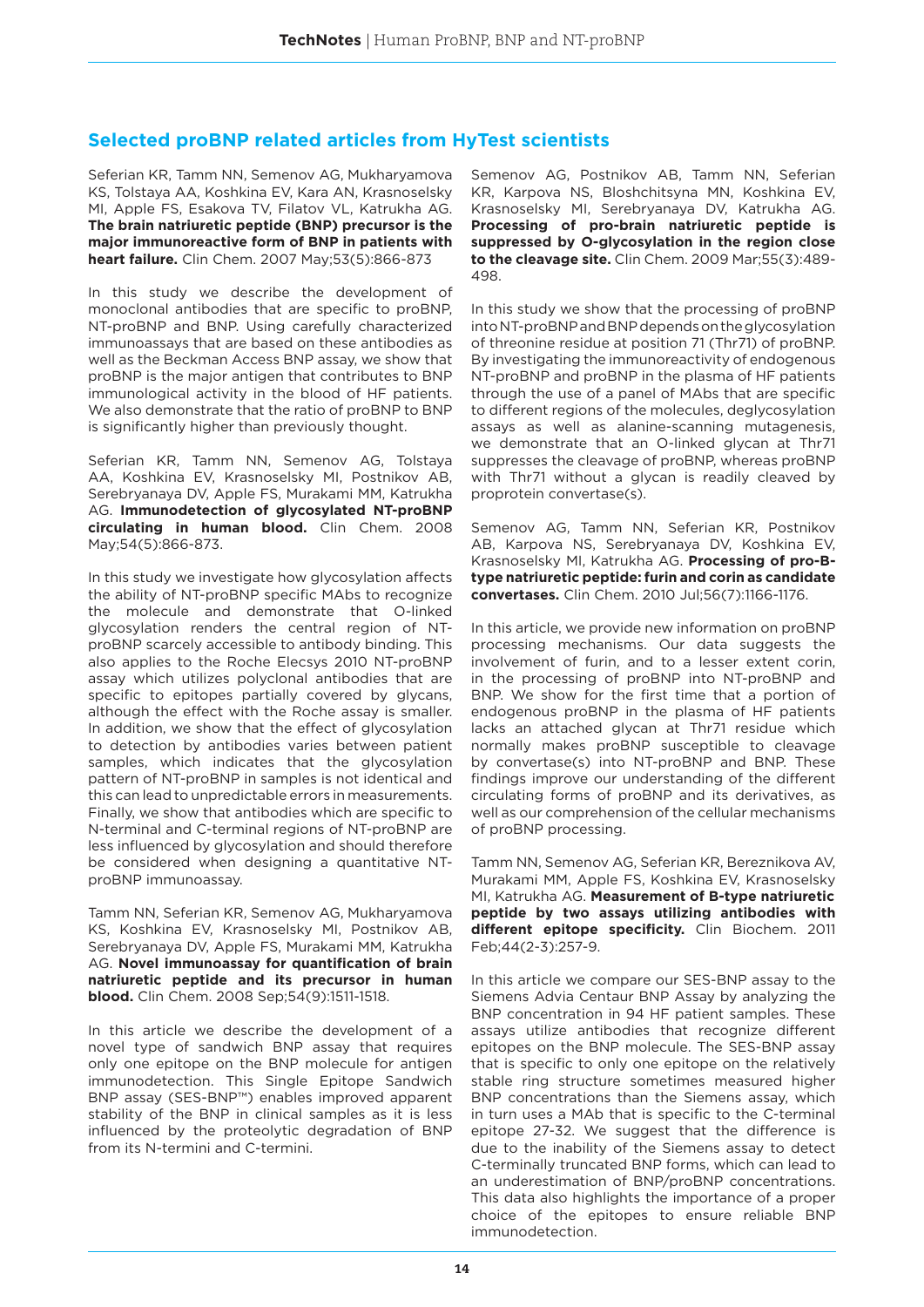Semenov AG, Seferian KR. **Biochemistry of the human B-type natriuretic peptide precursor and molecular aspects of its processing.** Clin Chim Acta. 2011 May 12;412(11-12):850-60.

REVIEW. The aim of this review is to summarize the available data in the field of human proBNP maturation and processing, and to discuss potential clinical implications.

Semenov AG, Seferian KR, Tamm NN, Artem'eva MM, Postnikov AB, Bereznikova AV, Kara AN, Medvedeva NA, Katrukha AG. **Human pro-B-type natriuretic peptide is processed in the circulation in a rat model.** Clin Chem. 2011 Jun;57(6):883-90.

In this study we injected human proBNP into rats and used different BNP, NT-proBNP and proBNP immunoassays and mass spectrometry to analyze whether it could be processed in circulation. Our results indicate that proBNP can be cleaved in circulation, resulting in the formation of active BNP, which suggests that peripheral proBNP processing might be an important regulatory step rather than mere degradation.

Semenov AG, Katrukha AG. **Different Susceptibility of B-Type Natriuretic Peptide (BNP) and BNP Precursor (proBNP) to Cleavage by Neprilysin: The N-Terminal Part Does Matter.** Clin Chem. 2016 Apr;62(4):617-22.

In this article, we study the susceptibility of BNP and proBNP to proteolysis by neprilysin in vitro. Our data firstly suggested that the major BNP immunoreactive form, proBNP, is resistant to degradation by neprilysin, and, secondly, the effect of neprilysin inhibition (e.g. by Entresto™, which is a recently approved heart failure drug containing a neprilysin inhibitor and an angiotensin II receptor inhibitor) might be assay dependent. We assume that BNP immunoassays utilizing antibodies specific to the region Arg17-Ile18 are more sensitive to the modulation of neprilysin activity than immunoassays with antibodies that do not have epitopes comprising this site, e.g. the SES-BNP assay.

Semenov AG, Katrukha AG. **Analytical Issues with Natriuretic Peptides – has this been Overly Simplified?** EJIFCC. 2016 Jul; 27(3): 189–207.

REVIEW. In this review, we summarize the recent advances in the understanding of the complexity of the natriuretic peptides system and discuss related analytical issues, which open new horizons, as well as challenges for clinical diagnostics.

Semenov AG, Tamm NN, Apple FS, Schulz KM, Love SA, Ler R, Feygina EE, Katrukha AG. **Searching for a BNP standard: Glycosylated proBNP as a common calibrator enables improved comparability of commercial BNP immunoassays.** Clin Biochem. 2017 Mar;50(4-5):181-185.

In this study our researchers, in collaboration with Prof. Fred S. Apple and his team, compared six different recombinant BNP-related proteins in order to find out if any of them would reduce the betweenassay variability of five commercial BNP assays. Based on the findings in this study, it was determined that one form of glycosylated proBNP could be a good candidate to serve as a common calibrator for BNP immunoassays in order to reduce the betweenassay variability.

## **HyTest's patents and trademarks**

Immunoassay Kit for Quantification of BNP and proBNP (US 9,145,459).

Stable Standards for BNP Immunoassays (EP 2084544, CN 101641601, CA 2669024).

Immunoassay for Quantification of an Unstable Antigen Selected from BNP and proBNP (US 9,034,591, US 9,034,592, JP 5686593, CN 101842707, CA 268391, EP 2135087).

SES-BNP™ is a trademark or registered trademark of HyTest Ltd. All other trademarks are the property of their respective owners.

Please note that the results shown in this TechNotes have been obtained using *in vivo* produced monoclonal antibodies. MAbs produced in cell culture are expected to have a similar performance as the *in vivo* produced MAbs.